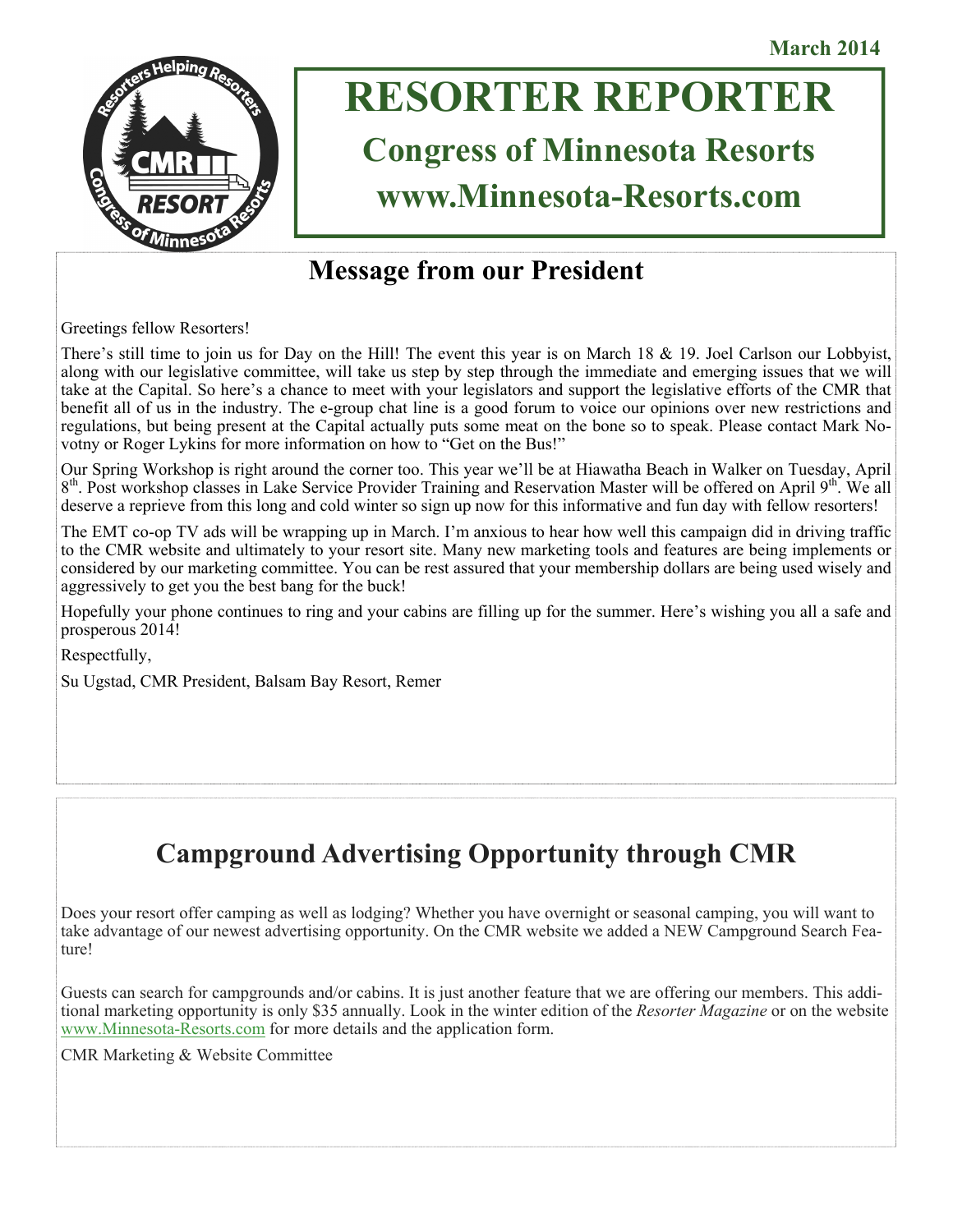## **DAY ON THE HILL**

### **March 18 & 19**

Mark Novotny & Roger Lykins, CMR Legislative Co-Chairpersons

#### **To register for the event or if you need information or help, my cell phone is [218-232-2484](mailto:218-232-2484) or email i[nfo@hydeawaybay.com](mailto:info@hydeawaybay.com)**

We need as many Resorters to attend this year's event as possible. There are many issues that directly affect our daily operations. The best way to influence your lawmakers is to meet with them face to face.

We are currently looking at the following issues that could affect our businesses or already are.

- Preserve Post Labor Day School Start.
- We do not support the requirement for a Restricted Plumber's License. We need a license category that allows Resort Owners maintenance for our lodging facilities and transferability to new ownership. If testing is involved it must be education oriented not exclusionary.
- Licensing of Vacation Home Rentals.
- We oppose DNR efforts to add 200 Camper Cabins to Minnesota's State Parks at a cost to tax payers of \$60 to \$90 thousand per unit. These units will be equipped with electricity, lighting, heat, and WiFi and are currently offered at \$50 per day.
- Cass County has passed an ordinance that is call No-Net-Loss. Details on Cass County No Net Loss Plan: Walker-Cass County Board adopted a planning commission recommendation to amend the county comprehensive plan to set a policy calling for no net loss of water oriented commercial property in the county. While the policy is non-binding, because there are no zoning laws against converting a water oriented business property to residential, the policy is designed to encourage developers to construct new or expand existing resorts, restaurants and other shoreline commercial operations to offset the decline that has occurred in the number of resorts in the county. Environmental Services Director (ESD) John Ringle says the county will set a baseline by identifying current water oriented commercially zoned properties and attempt to monitor changes in the future under this policy. Any land reclassifications would come only at an owner's request, he said. In 2012, Cass ESD approved nine requests for land reclassification. Most involved reclassifying from agricultural/forest (minimum 40 acres) to a rural residential class with a 5or 10 acre minimum size. There was one reclassification from seasonal recreational residential to water oriented commercial and another where the classifications were reversed. A former residential lot adjacent to a resort was added to the resort property. A former commercial use property was re-classed, so it could be platted into residential lots.
- We support the efforts of Explore Minnesota Tourism.

#### As in

past years the CMR is providing free motor coach transportation to and from the Day on the Hill Event. The bus route is as follows:

- Wadena, Wal-Mart 6am briefly
- Park Rapids, Wal-Mart 7am departure
- Walker, Northern Lights Casino parking lot, 7:30am arrival, 7:40am departure
- Baxter, Gander Mountain parking lot, 8:55am arrival, 9:05am departure
- St Cloud, Shopko parking lot, at intersection of Hwy  $10 \&$  Hwy 23, 9:55am arrival, 10:05am departure
- Radisson Hotel Roseville, 2540 North Cleveland Ave., Roseville 11:05am arrival
- Lunch in Downtown, location yet to be determined.

The CMR Attendees receive:

- \$50 off hotel room
- Motor coach transportation
- Day on the Hill name badge & Lanyard
- Crappie year pin for your lanyard
- Event packet with complete issue list, bills, and legislative meetings
- Snacks, coffee, juice and rolls on the bus
- Each morning break juice, coffee and sweet rolls
- Box lunch at the capitol the second day

Day on the Hill information cont. Page 3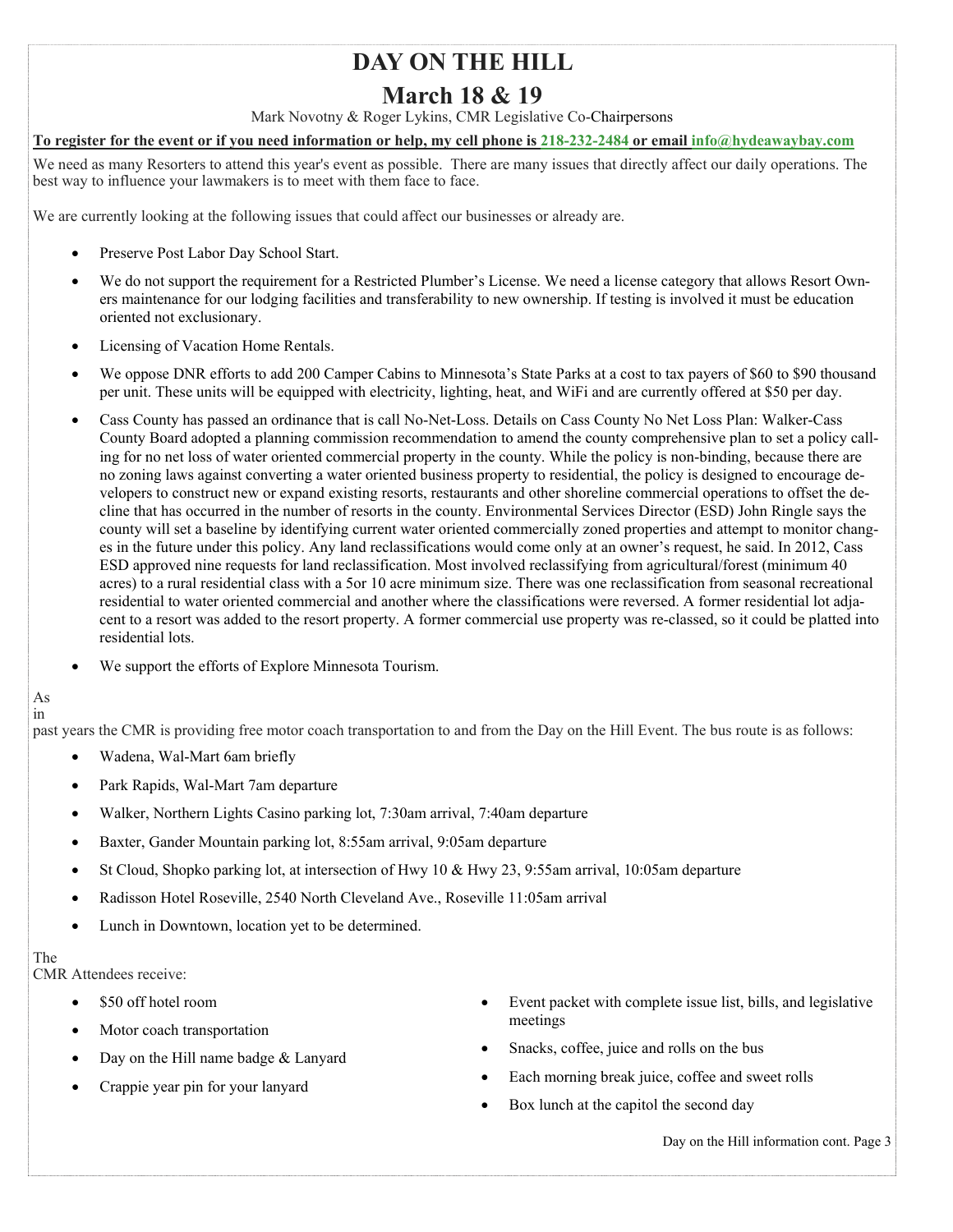# **DAY ON THE HILL cont. from page 2**

Day on the Hill Hotel information: We will be staying at the: Radisson Hotel Roseville, 2540 North Cleveland Ave.. Roseville, MN

If you are planning on attending the CMR Day on the Hill March 18 and 19, you need to make a hotel reservations. Call 651-636-4567.

What you need to do:

1. Call or email me to reserve your spot, including all from your resort that will be attending, resort name, lake and town of residence.

2. Call and make hotel reservations. Remember, CMR is picking up \$50 per registered room.

3. Tuesday lunch and evening meal & one meal Wednesday are paid by attendee.

 4. To attend, your only cost is your portion of the hotel room, and a couple of meals and your precious time to attend! Come join us and get more out of attending as I do every year!

**Mark your calendars and let us know that you will be attending.**

### **CMR Spring Workshop Tuesday, April 8 Hiawatha Beach Resort [www.hiawathabeach.com](mailto:www.hiawathabeach.com) 800-442-3224 \$95/night/room Walker, MN**

- Getting High On Google
- Explore MN Tourism Update
- Property Tax Assessment How to Read Your Field Card
- Walleye Management (Red Lake Comeback)
- MN Dept. of Health (Seasonal Wells upcoming law changes)
- Crackerbarrels, Legislative Update, CMR Website walk-thru, and more!

To register, contact Vicky Krattenmaker, CMR Office Manager at  $\text{cm}(a)$ minnesota-resorts.com or (320) 212-5107

CONGRESS OF MINNESOTA RESORTS P.O. Box 358

New London, MN 56273-0358

CMR Members: \$59/person\* (includes lunch and 2 snack breaks)\*\$10 OFF each attendee if you register and pay by March 15!

Non-Members: \$79/person\*\* (includes lunch and 2 snack breaks) \*\*Join CMR and receive 50% discount from annual dues (membership through 8/31/14)

(Bonus School of Resorting Post-Workshop classes on Wednesday, April 9, info coming soon: Reservation Master Seminars, and DNR Lake Service Provider Training)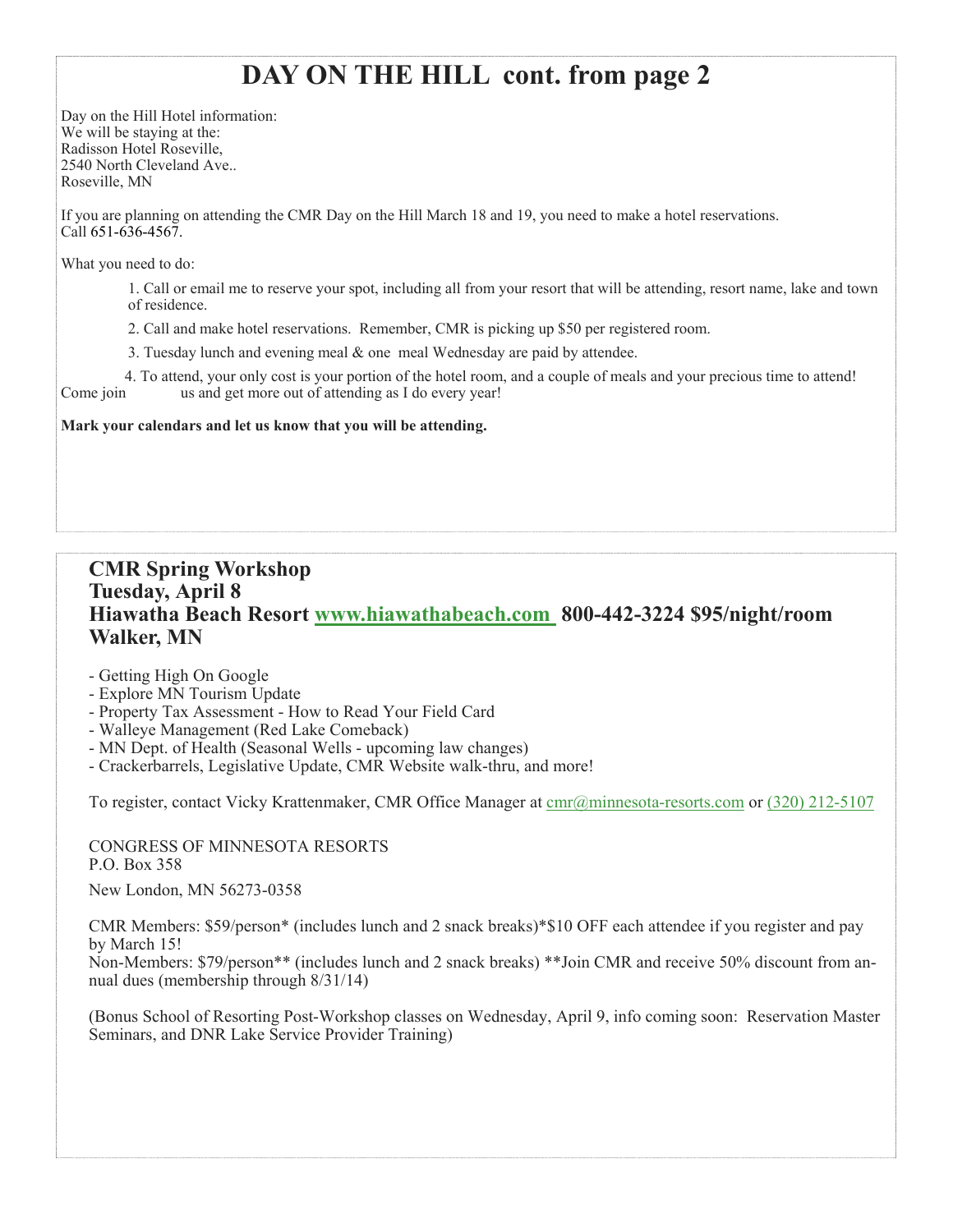### **Keeping Your Resort Listing up to Date**

Congress of Minnesota Resorts Members,

We encourage you to keep your resort listing up to date on the CMR website.

The following instructions will help you with the process.

To edit your individual resort listing:

- Go to [www.Minnesota-Resorts.com](mailto:www.Minnesota-Resorts.com)
- Scroll to the bottom of the page and click on the "**MEMBERSHIP"** link.
- Enter your login information.
	- Login:
	- Password:
- Below name & address info click on "**Edit Resort Amenities**', make your selections, click on "**SAVE Amenities**', click on "**Back to Main Editing Page**"
- Enter your Facebook and Twitter address, Include http:// at the beginning.
- Add your descriptions. The short description is your first impression; the longer description is your sales pitch. Make the changes necessary.
- To add a photo or logo to your listing:
	- Select "**BROWSE"**
	- Select a photo or logo from your picture file on your computer.
- "**Resort Region(s)**" You may select one region for searches.
- Click on "**SAVE PROFILE**". Your changes will be seen when you log out and navigate to the page or log back in.

Your login is always your email address. The password is set, but you should reset it again (be sure to click "**SAVE PROFILE**") and store the password in a safe place. The CMR staff can reset it if necessary. Your Resort Password and Campground Password must be different as the email Login is the same.

Checkout the "**Members Only**" information: Staff and Board Members, Vendors, Publications, Education Material, Legislators, and Workshop & Conference Sections.

Send an email to [Resorters-subscribe@yahoogroups.com](mailto:Resorters-subscribe@yahoogroups.com) and join our Resorters Yahoo Group. This will be the main source of information of interest from the Congress of Minnesota Resorts office, the Board Committees, and membership chatline.

For further help, please contact Tim Aarsvold at TJA@GenevaBeachResort.com or 320.763.3200.

Please add the Congress of Minnesota Resorts logo and link to your website.

Follow the instruction in the "Media" section on the CMR website.

This additional link helps with search engine recognition.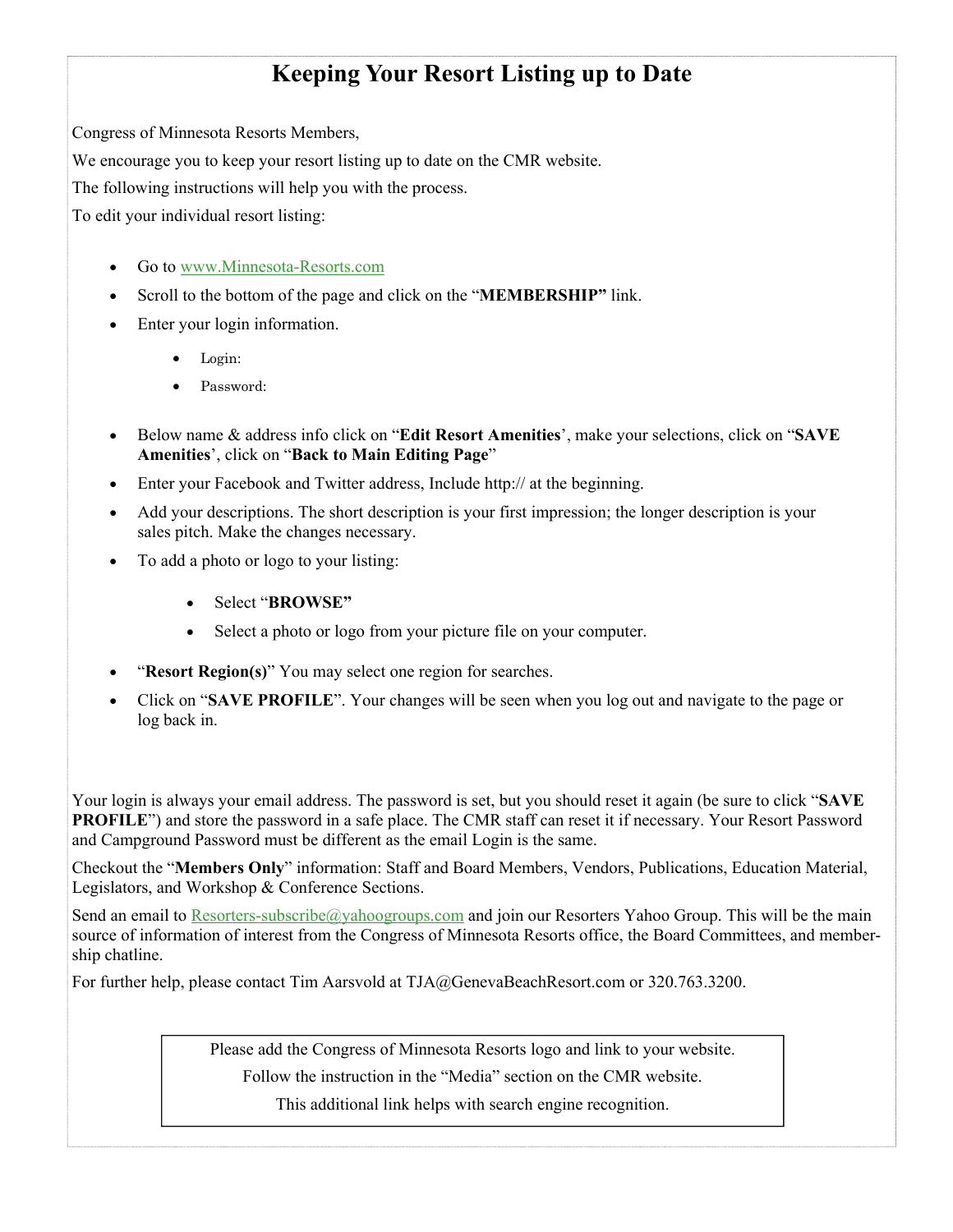# **NEED \$500 FOR SCHOOL?**

### **It is not too early for your child or grandchild to get the application started!**

### **Application needs to be at the CMR Office March 15, 2014**

Each year the Congress of Minnesota Resorts offers four \$500 scholarships to a junior or senior in high school or a current undergraduate or technical school student. March 15, 2014 is the deadline for the scholarship application to be received at the Congress of Minnesota Resorts office. A scholarship application can be printed by going to the CMR website [www.Minnesota-Resorts.com.](mailto:www.Minnesota-Resorts.com) Scroll to the bottom of the Home Page and click on Membership, then by using your Login and Password you will be able to go to Applications and click on Scholarship Application and print a copy. If you need further assistance please contact Vicky by emailing: [CMR@Minnesota-Resorts.com](mailto:cmr@minnesota-resorts.com) or call 320-212-5107.

# **LMO= Last Minute Openings**

Don't forget the CMR's 'Last Minute Openings' feature on the website **[www.Minnesota-Resorts.com](http://www.minnesota-resorts.com/) .** This is a great way to get your openings advertised and vacancy dates are extended from three weeks to six weeks in the off-season! Just log into your listing page and follow the instructions to list your openings. There is a small nominal fee (\$5/listing) which can be paid by credit card or PayPal. Many member resorts have had success with this feature and feel it is well worth the small investment.

### **NOMINATING RESORTERS FOR THE 2014 RESORTER'S OF THE YEAR AWARD SEPTEMBER 1, 2014 DEADLINE**

The Congress of Minnesota Resorts selects, through nomination by its members, one resort and resort owner that has shown a dedication to the improvement of the Minnesota Resort Industry by adopting and carrying out business policies and practices that reflect a personal pride in the industry as a whole. They also live up to the organization's motto of "Resorters Helping Resorters" by involvement in community activities and by displaying a willingness to help other resort owners to successfully operate Minnesota resorts.

You can go to the CMR website [www.Minnesota-Resorts.com](mailto:www.Minnesota-) , scroll to the bottom of the home page and click on Membership. Then, by using your User Name & Password you will get into the Members Only sections and click on Applications then print a copy of Resorter of the Year Nomination form. Mail the completed form to: Congress of Minnesota Resorts, PO Box 358, New London, MN 56273-0358. If you need further assistance please contact Vicky by emailing: [CMR@Minnesota-Resorts.com](mailto:CMR@Minnesota-Resorts.com) or call 320- 212-5107.

### **CMR CALENDAR OF EVENTS**

| Mar. 15, 2014      | Scholarship Applications due at CMR Office                                                                        |
|--------------------|-------------------------------------------------------------------------------------------------------------------|
| Mar. 18 & 19, 2014 | CMR Day on the Hill, St. Paul, MN details on page $2 \& 3$                                                        |
| Apr. 8, 2014       | Spring Workshop, Hiawatha Beach Resort, Walker, Registration<br>7:30 am to 8:30am; Workshop 8:30 am to 5:20 pm    |
| Apr. 8, 2014       | CMR Board Meeting Hiawatha Beach Resort, Walker 6 pm to 7:30 pm                                                   |
| Apr. 9, 2014       | CMR School of Resorting Post Workshop Seminars: Reservation Master & DNR Lake<br><b>Service Provider Training</b> |